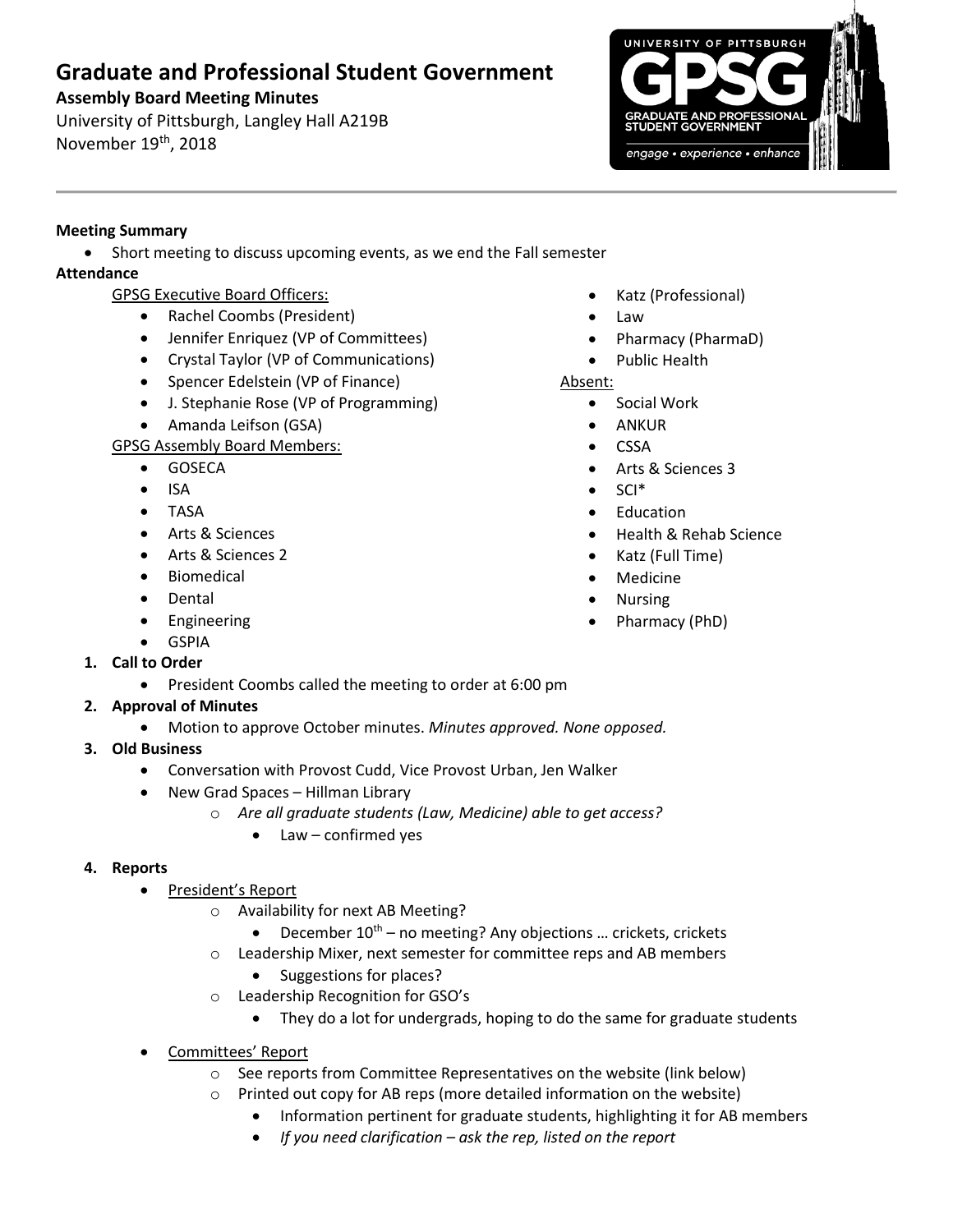- Communications' Report
	- o No report
- Finance's Report
	- o Expense Report
	- o Lounge Costs
		- We are supposed to maintain the space (825 WPU), but we are having on going conversations about where (and if) there is space for graduate students
		- *Graduate student space – finding people who care about, need it*
			- a. *There is some differences across schools*
			- b. *Survey to determine needs, wants among graduate students*
- Programming's Report
	- o Previous events
		- Halloween @ Social good turnout, good time
		- Coffee Hour sold out, but low turnout
			- a. Next event, charge \$5 deposit but will reimburse if you show up?
	- o 21 Nov Gradsgiving
		- William Pitt Union Ballroom, Wednesday November 21<sup>st</sup> 5-7pm
		- Waitlist available[, https://www.eventbrite.com/e/gradsgiving-tickets-51257426342](https://www.eventbrite.com/e/gradsgiving-tickets-51257426342)
	- o 08 Dec Holiday Happy Hour
		- O'Hara Student Center Dining Room, Saturday December 8<sup>th</sup> 6-10pm
		- <https://www.eventbrite.com/e/gpsg-holiday-happy-hour-tickets-51790167786>
	- o 11 Jan Spring Semester Kick Off (Ice Skating)
		- PPG Ice Rink
		- 75 tickets, \$7
- **Executive Administrator's Report** 
	- Tentative Spring Semester AB Meetings (2<sup>nd</sup> Mondays, 6-7:30 pm), Langley Hall A219B
		- $\bullet$  January 14<sup>th</sup>
		- February  $11<sup>th</sup>$
		- \* March 18<sup>th</sup> (3<sup>rd</sup> Monday due to Spring Break)
		- $\bullet$  April  $8^{\text{th}}$
- **Assembly Board Member Reports** 
	- o *Arts & Sciences*
		- No report they are doing work on gathering information
	- o *Biomedical*
		- Symposium for Research, went well good turnout, speaker from MIT
		- Hosted event at to make candles, really good turnout
	- o *Dental Medicine*
		- Snowball, largest social event, January 26<sup>th</sup>, 400 dental students/professors/residents at the Casino
	- o *Education*
		- No report
	- o *Engineering*
		- Halloween event, successful
		- Friendsgiving event
		- Event about how to succeed after PhD
	- o *GSPIA*
		- Elections this week, executive board next semester
	- o *School of Computing & Information*
		- No elections held, no one there
			- a. EB plans on holding a meeting with Wes, Herminio, staff advisor (end of this semester, start of next semester)
			- b. Working with the groups to get the student government back up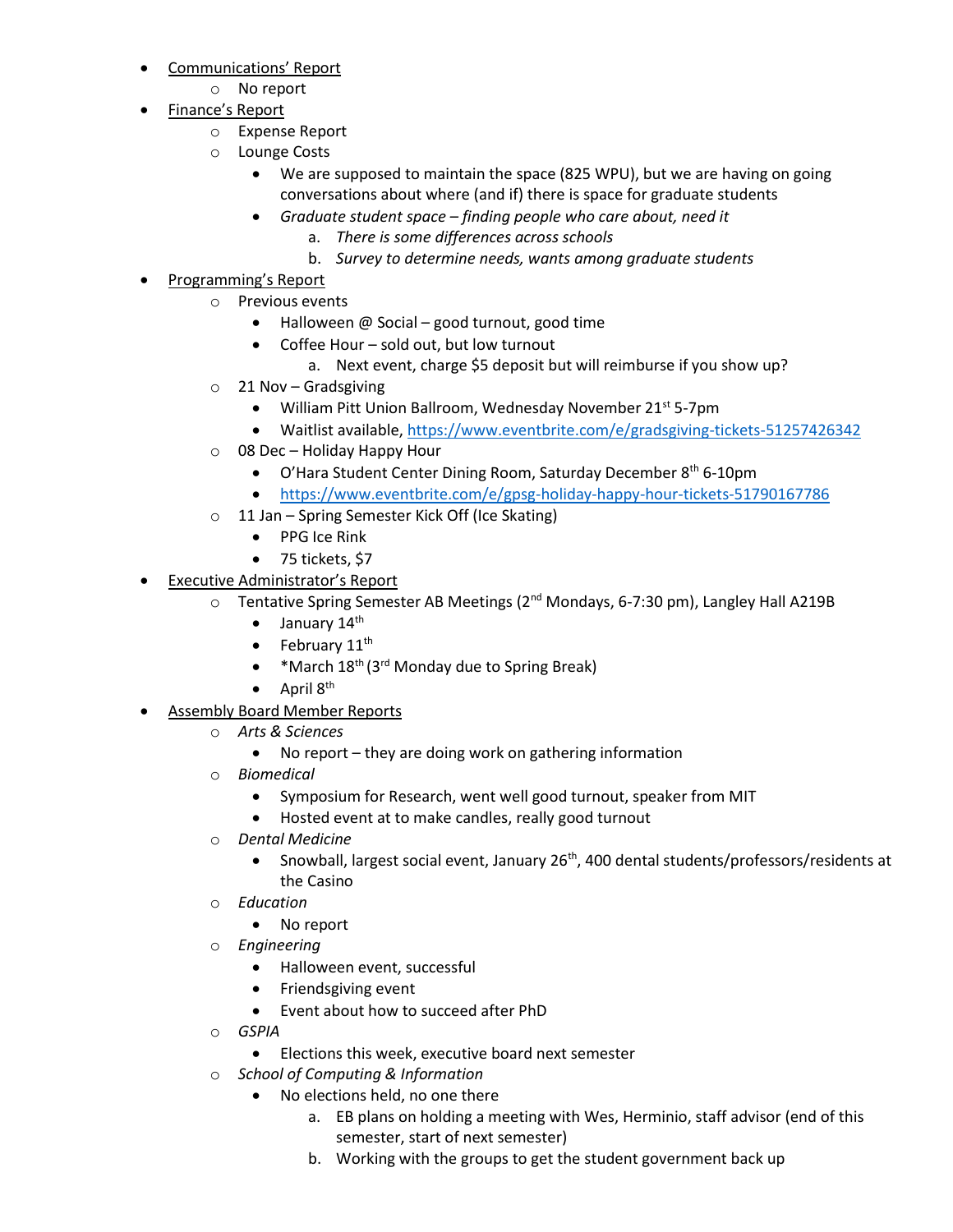- c. Are we going to have elections or assign another person?
	- i. Herminio filling the role for now
	- ii. \*Student attended meeting to bring up the issues was just a student, not an AB representative hence SCI marked as absent
- o *Katz (Full Time)*
	- No report
- o *Katz (Part Time)*
	- Friendsgiving (with Full time) next Friday  $(30<sup>th</sup>)$ 
		- a. International students who represent their cultures, submitted grant through the Provost office for support
	- Spring Orientation smallest, 50 incoming students
		- a. Host family friendly events for students at the same time
		- b. Alumni, full time students
		- c. Food drive for the Pitt Pantry
- o *Law*
	- Going to get swipe access for building, security cameras being installed
	- Town hall after Thanksgiving
	- Talking about raising fees/tuition to help fund the Public Interest
	- Study carols for PhD/JD students at the Hillman?
	- Barista's Ball send information to Stephanie
- o *Medicine*
	- No report
- o *Nursing* 
	- No report
- o *Pharmacy (PharmD)*
	- 100 student lecture, presenter
	- 40 students presenting at a conference in CA (travel grant applications)
- o *Pharmacy (PhD)*
	- No report
- o *Public Health*
	- Card making event for children's Hospital
	- Annual Practicum symposium
	- World Aid's day on Friday
- o *School of Health & Rehabilitation Sciences*
	- No report
- o *Social Work*
	- No report
- o *ANKUR* 
	- No report
- o *CSSA* 
	- No report
- o *ISA* 
	- Working on December 15<sup>th</sup> event
- o *GOSECA*
	- 2 Film screenings, great turnout
- o *TASA*
	- Republic Reception in November  $(4<sup>th</sup>)$ 
		- a. 130 people attended
	- December Christmas Party being planned

#### **5. Committee Reports**

• See full reports on website [\(www.gpsg.pitt.edu\)](http://www.gpsg.pitt.edu/)